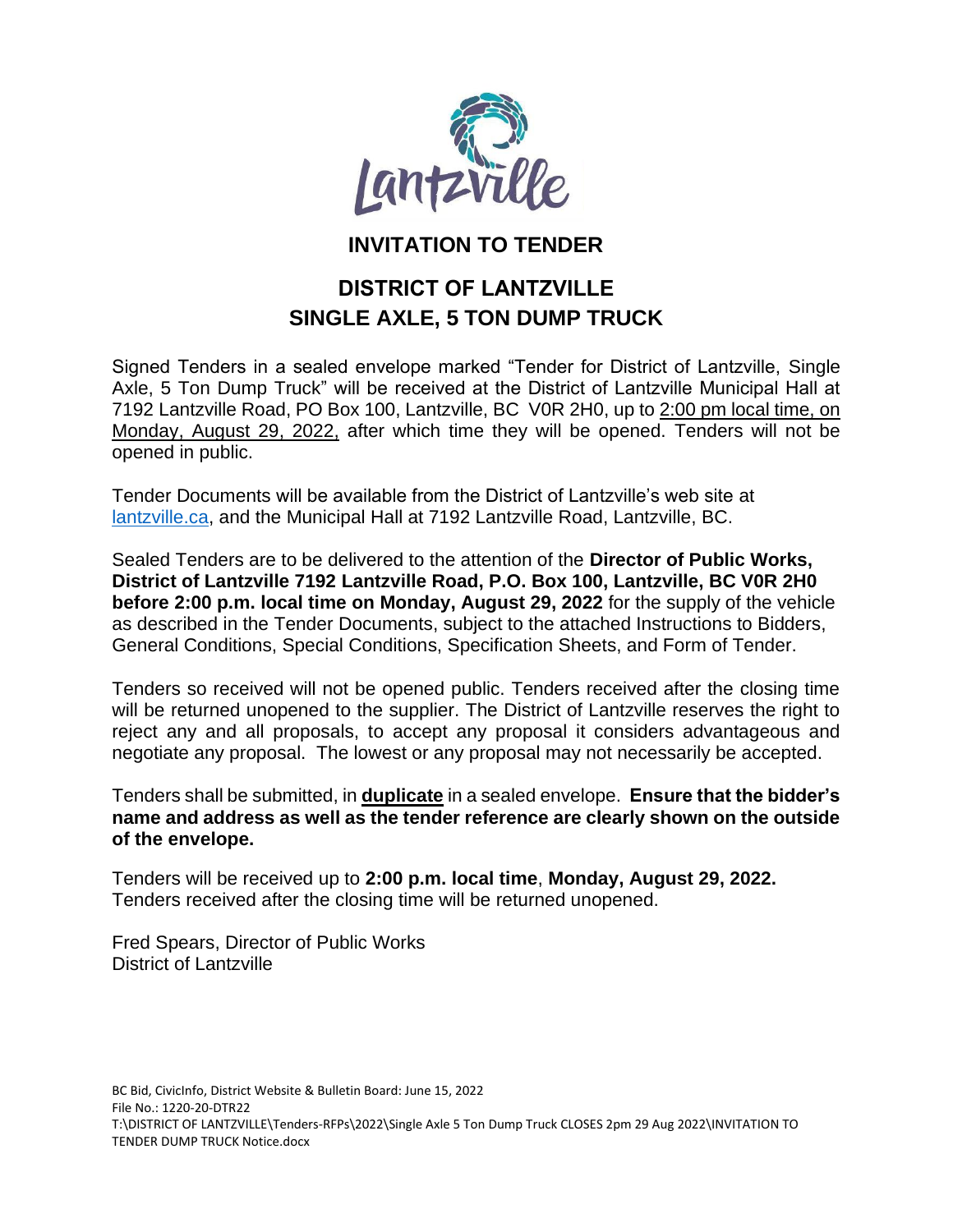

# **DISTRICT OF LANTZVILLE**

# **INVITATION TO TENDER**

The District of Lantzville (hereinafter referred to as the "District") is requesting Tenders for the supply of the following vehicle in accordance with the Tender Specifications attached:

# **5 TON, SINGLE AXLE, DUMP TRUCK**

Tenders are to be delivered to the attention of the **Director of Public Works, District of Lantzville, 7192 Lantzville Road, PO Box 100, Lantzville, BC V0R 2H0 before 2:00 pm local time on Monday, August 29, 2022** for the supply of the vehicle as described in the attached tender, subject to the attached Instructions to Bidders, General Conditions, Special Conditions, Specification Sheets, and Form of Tender.

Tenders so received will not be opened in public. Tenders received after the closing time will be returned unopened to the supplier. The District reserves the right to reject any and all proposals, to accept any proposal it considers advantageous and negotiate any proposal. The lowest or any proposal may not necessarily be accepted.

| Provided that this Tender is accepted within 60 calendar days from the date of closing, the undersigned offers and agrees to provide<br>the District with the equipment at the prices quoted on the Form of Tender, within the time specified, and in accordance with the<br>terms and conditions set forth in the Tender. |                                                                                                   |  |
|----------------------------------------------------------------------------------------------------------------------------------------------------------------------------------------------------------------------------------------------------------------------------------------------------------------------------|---------------------------------------------------------------------------------------------------|--|
| The undersigned undertakes to supply and deliver the specified equipment within example calendar days from award of contract.                                                                                                                                                                                              |                                                                                                   |  |
| The bidder is an [] Individual [] Partnership [] Company (check where applicable) incorporated under the laws of                                                                                                                                                                                                           |                                                                                                   |  |
|                                                                                                                                                                                                                                                                                                                            |                                                                                                   |  |
| Names and Address of Individual, Partnership, or Company<br>tendering:                                                                                                                                                                                                                                                     | Signature and Title of person authorized to sign Tender:<br>(Print or type name under signature.) |  |
|                                                                                                                                                                                                                                                                                                                            |                                                                                                   |  |
|                                                                                                                                                                                                                                                                                                                            |                                                                                                   |  |
|                                                                                                                                                                                                                                                                                                                            |                                                                                                   |  |
|                                                                                                                                                                                                                                                                                                                            |                                                                                                   |  |
|                                                                                                                                                                                                                                                                                                                            |                                                                                                   |  |
|                                                                                                                                                                                                                                                                                                                            |                                                                                                   |  |
|                                                                                                                                                                                                                                                                                                                            |                                                                                                   |  |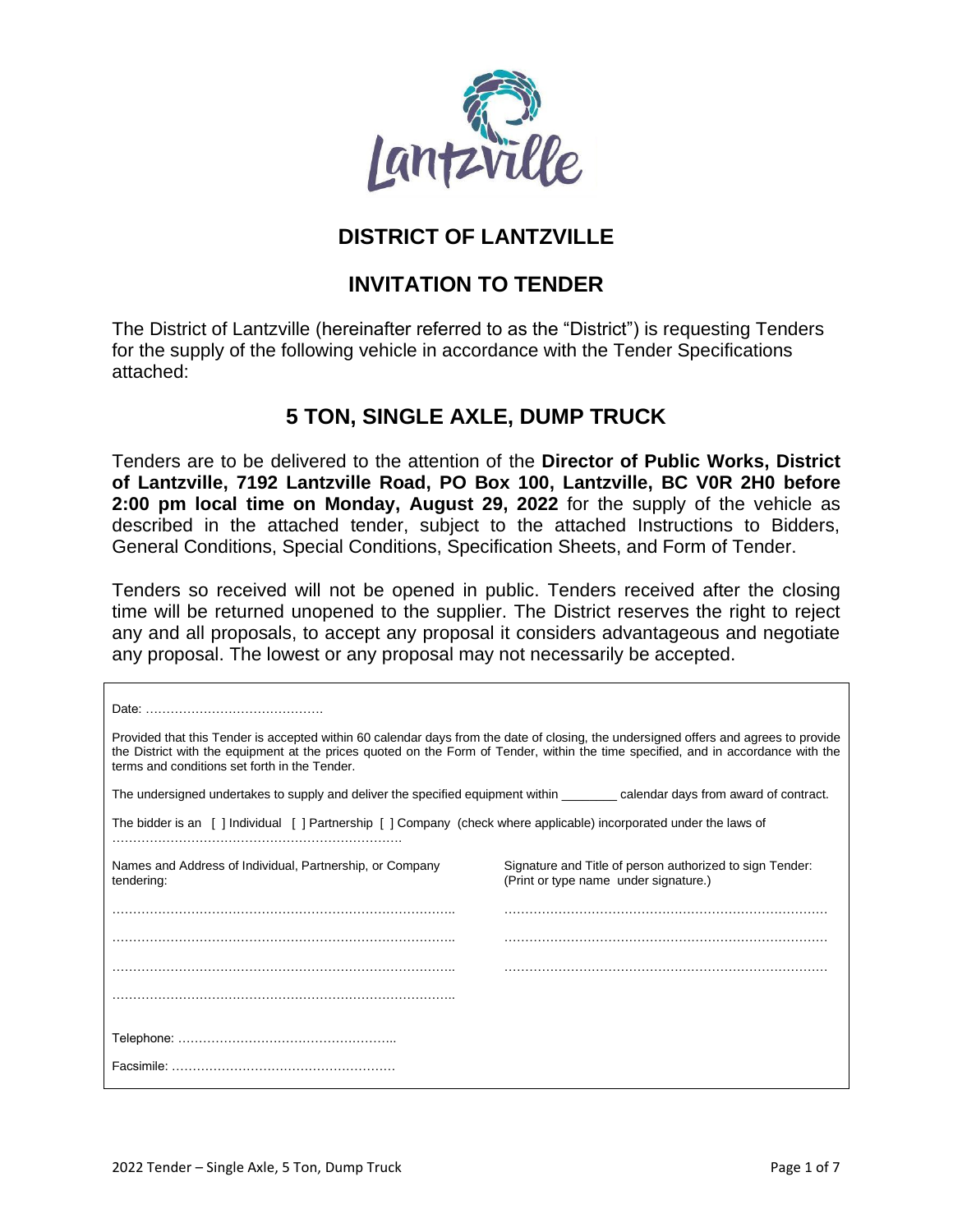#### **Addenda**

Acknowledgment is hereby made of receipt and inclusion of the following addenda to the Tender documents:

Addendum

| Nc |  |  |
|----|--|--|
| No |  |  |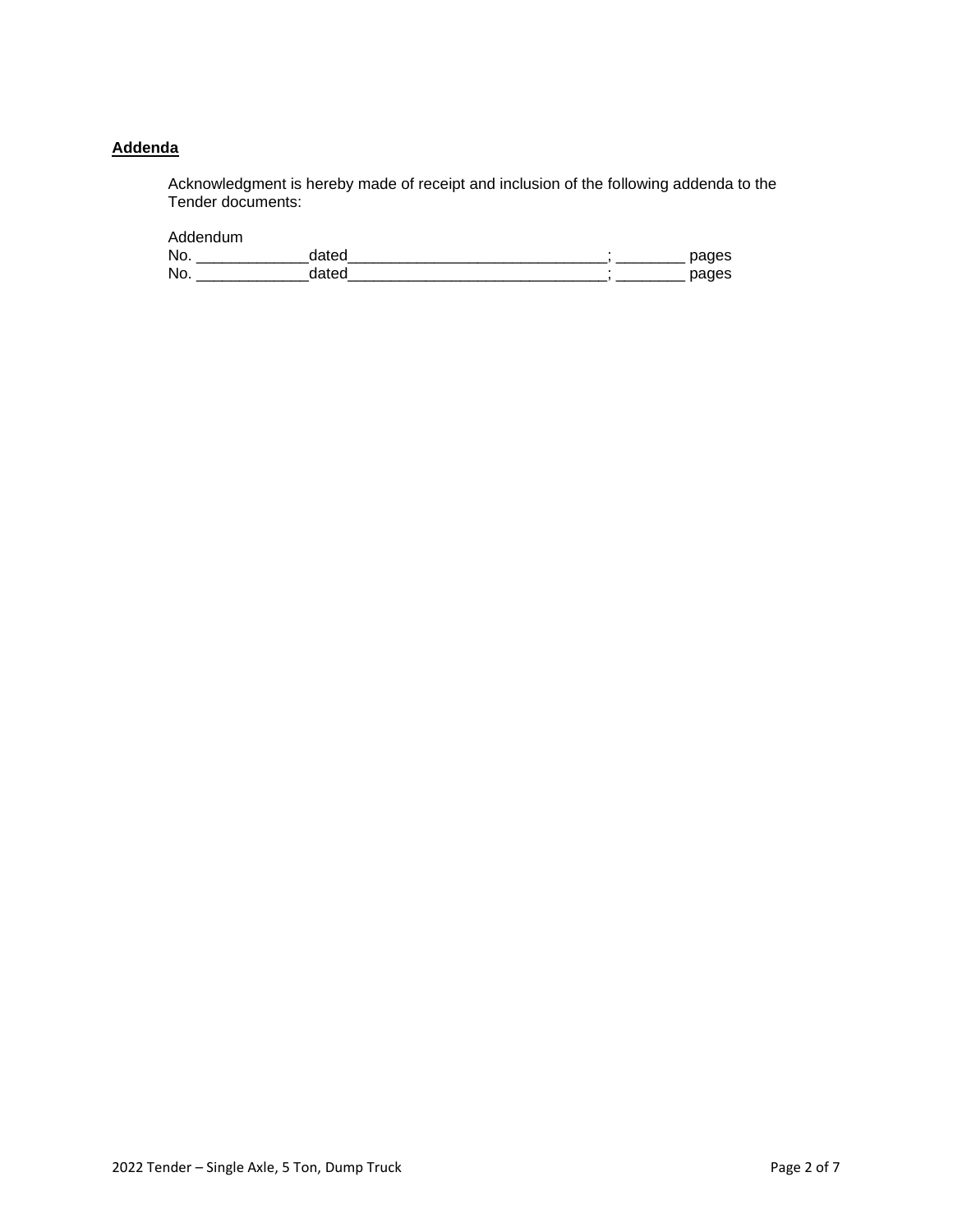#### 1. **Tender Closing**

Sealed Tenders clearly identified as "Tender – 5 Ton, Single Axle, Dump Truck", made on the Form of Tender provided, together with all other documents required will be received by personnel at the District Municipal Hall addressed to:

## **Director of Public Works District of Lantzville 7192 Lantzville Road PO Box 100 Lantzville BC V0R 2H0**

Tenders shall be submitted, in **duplicate** in a sealed envelope. **Ensure that the bidder's name and address as well as the Tender reference are clearly shown on the outside of the envelope.**

Tenders will be received up to **2:00 pm local time**, **Monday, August 29, 2022.**

Tenders received after the closing time will be returned unopened.

It is the bidder's responsibility to allow sufficient time for their agent to deliver their Tender by the time and date specified above. The bidder should instruct their delivery agent to have personnel at the District Municipal Hall time and date stamp the Tender. The District will, upon receipt of Tenders delivered by Canada Post or courier, apply their date stamp. However, the District assumes no responsibility for Tenders that are not received at the time of the specified Tender closing.

### **2. Form of Tender**

Tenders must be submitted on the Form of Tender provided.

All prices and notations will be typewritten. No erasures or additions to the Tender documents are permitted. In the case of mistake in extension of price, unit price will govern. In case of mistake, the mistake will not be erased but will be crossed out with correction typewritten or written in ink adjacent thereto. Such corrections will be initialed by the authorized signing officer.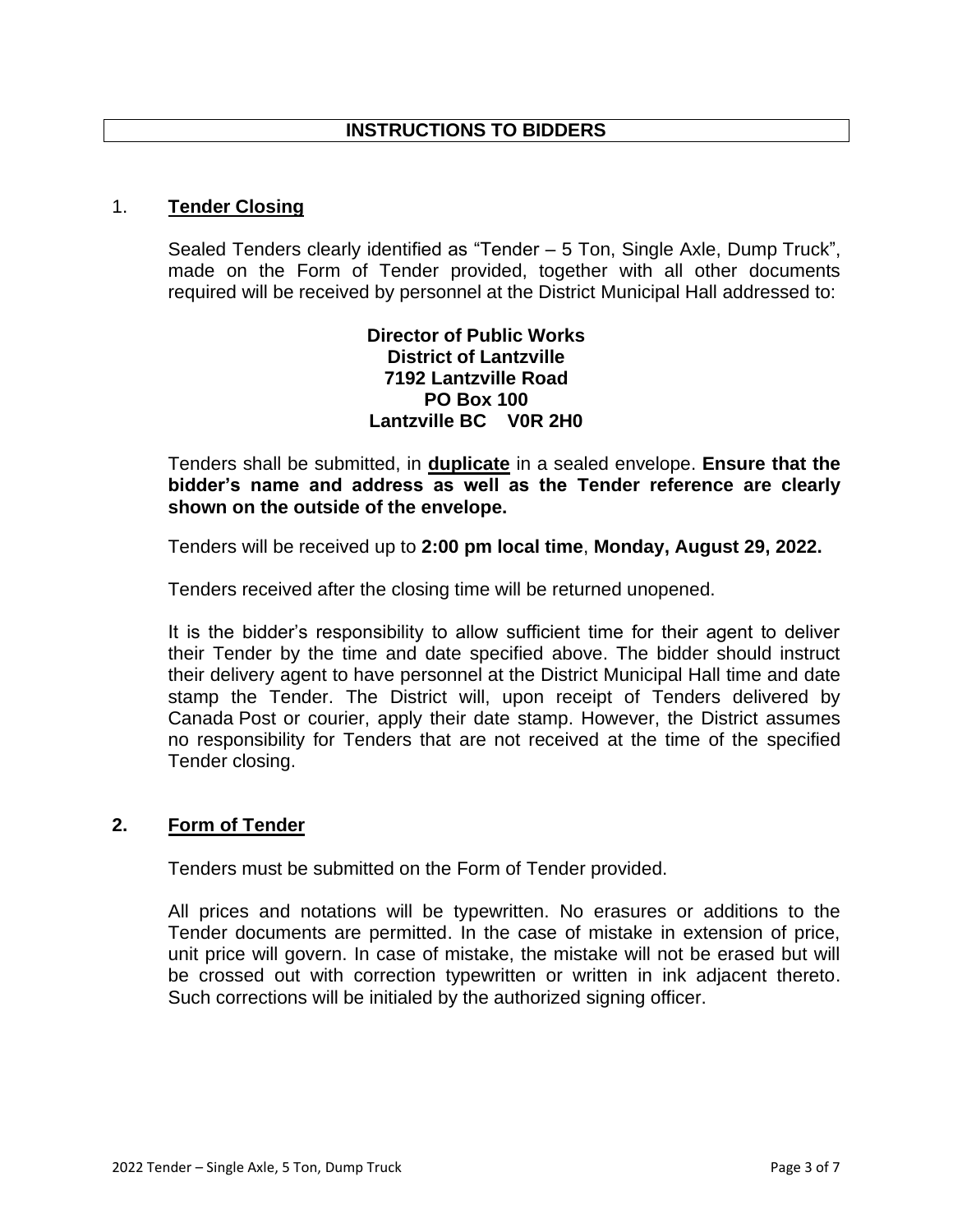#### **3. Specification Forms**

Bidders are required to complete the specification forms provided.

Where any of the requirements listed are standard equipment on the particular equipment being tendered, this must be noted in the right-hand column opposite the appropriate items on the specification sheets.

Any deviations from the specifications shall be separately noted in the space provided on the specification sheets, with separate information required attached.

#### **4. Prices**

Prices quoted are to be delivered f.o.b. to the District plus all applicable taxes extra. Goods and Services Tax (GST) is to be shown as a separate item on the Form of Tender.

### **5. Oral and Facsimile Tenders**

Oral or facsimile Tenders will **not** be accepted. In order to be considered, Tenders must be submitted in a sealed envelope and received by the personnel at the front desk at the District Municipal Hall, on or before the closing time, and date stated on the face of the Tender.

### **6. Signature Required**

All Tenders must be signed in the place provided on the front page and on the Form of Tender by an officer or employee having authority to bind the bidder by his or her signature.

#### **7. Acceptance**

Tenders submitted will be irrevocable and open for acceptance for 60 (sixty) days following closing date.

The right is reserved, as the interests of the District may require, rejecting any or all Tenders and to waive any minor informality or irregularity in Tenders received. The lowest or any Tender will not necessarily be accepted. Tenders which contain qualifying conditions or otherwise fail to conform to these Tender documents may be disqualified or rejected.

The award of any contract shall be based on the evaluation of the Tenders by the District on any basis, including but not limited to the following criteria: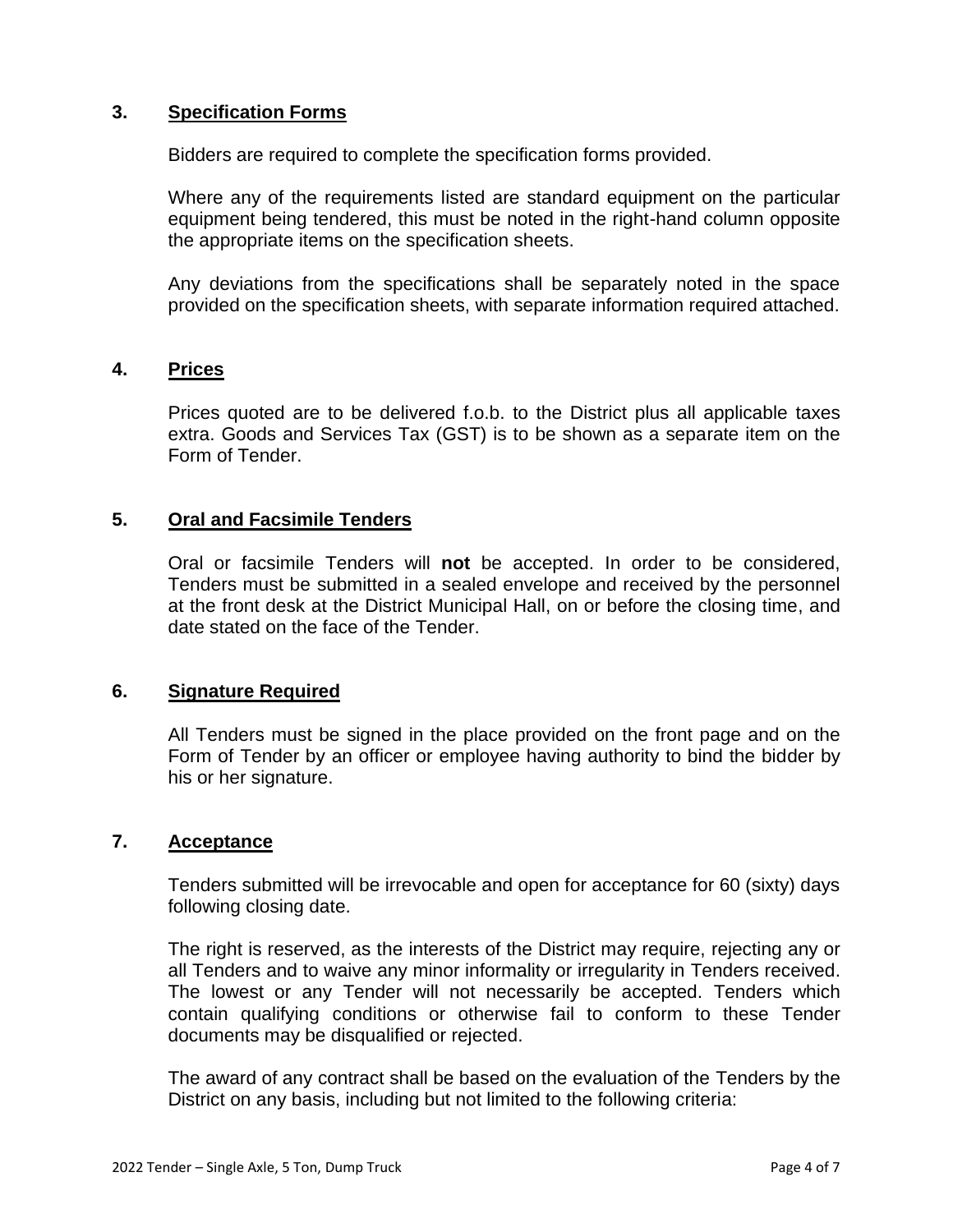- a) the overall cost impact of the Tender on the operations of the District;
- b) the reputation and experience of the bidder and of the bidder's staff to be allocated to the work, the supply of the goods and services or the supply of any equipment required by this Tender;
- c) the technical credibility, financial resources, and environmental responsibility of the supplier;
- d) the District's assessment of the capability of the bidder and the bidder's staff to supply the goods, services, or equipment within the period required by the District;
- e) the best value to the District based on quality and availability of service, price, and any criteria set out herein based solely on the Districts assessment of the Tender.

The bidder acknowledges and agrees that the District will not be responsible for any costs, expenses, losses, damage, or liability incurred by the bidder as a result of; or arising out of submitting a Tender for the proposed contract, or due to the Districts acceptance or non-acceptance of their Tender.

### **8. Withdrawal**

Tenders may be withdrawn by written notice only, provided such notice is received by personnel at the District Municipal Hall prior to the closing time and date set for receiving Tenders.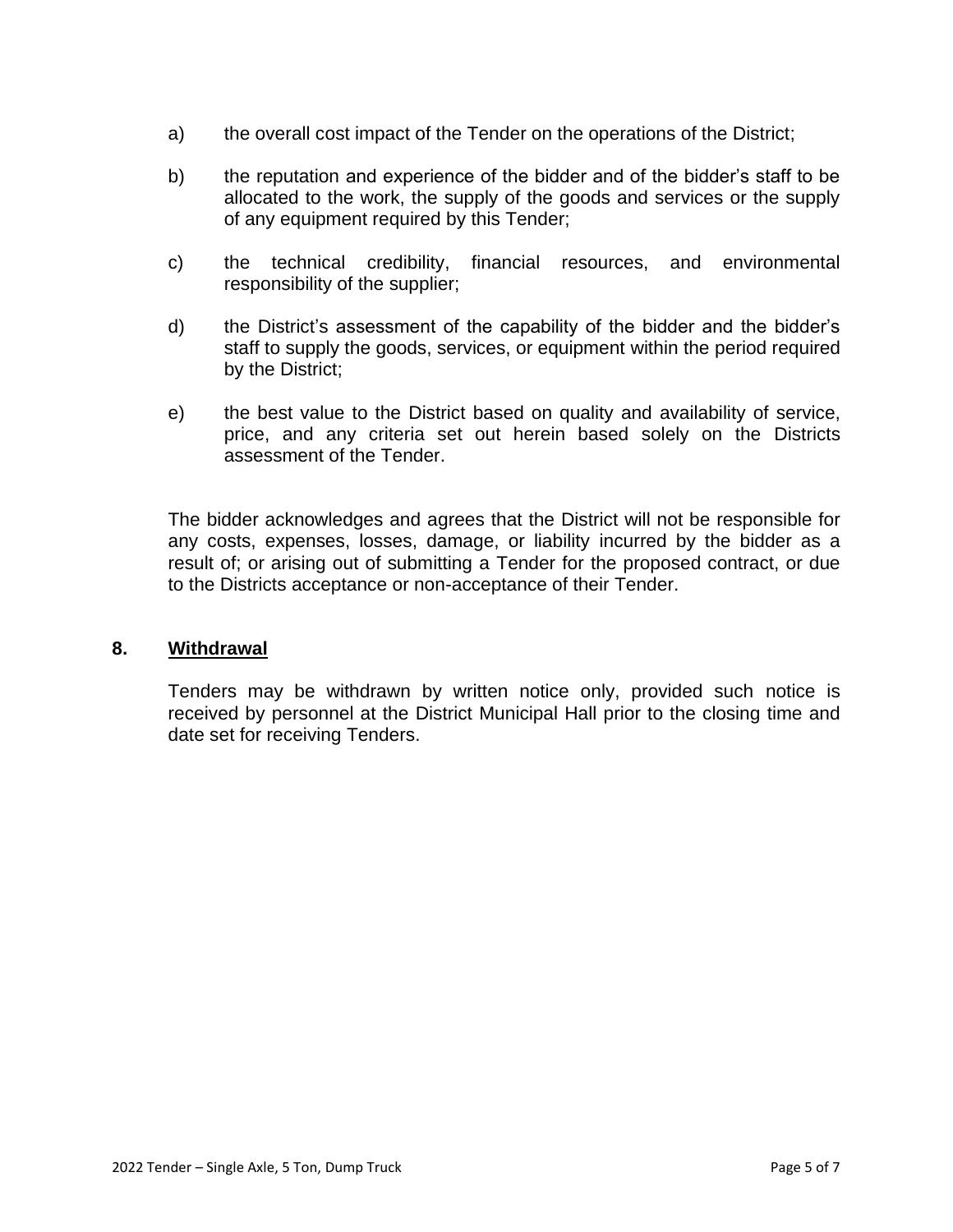## **1. Award of Tender**

The contract will be awarded in accordance with the criteria set out in section 7 (Acceptance) of the Instructions to Bidders and any additional criteria set out in these General Conditions and any Special Conditions and Special Forms attached hereto.

### **2. Payment**

Payment by the District will be made within 30 days after completion of the work and/or delivery of tendered equipment, receipt of invoice, and acceptance by the District. The purchased equipment will not be accepted for payment until all conditions and tendered specifications have been met.

#### **3. Notices**

Any notice required to be given in this contract shall be deemed to be duly given to the District if sent by registered mail addressed to the District of Lantzville, PO Box 100, Lantzville, BC, V0R 2H0 and to the contractor if sent by registered mail at the address set forth in the Tender.

### **4. Ownership of Tender & Freedom of Information**

All documents submitted in response to this Tender shall become the property of the District and as such will be subject to the disclosure provisions of the *Freedom of Information and Protection of Privacy Act*.

#### **5. Queries**

All queries regarding the technical specification of this Tender can be made by contacting Mr. Fred Spears, Director of Public Works by phone: 250.933.2250 or by email: [fspears@lantzville.ca.](mailto:fspears@lantzville.ca)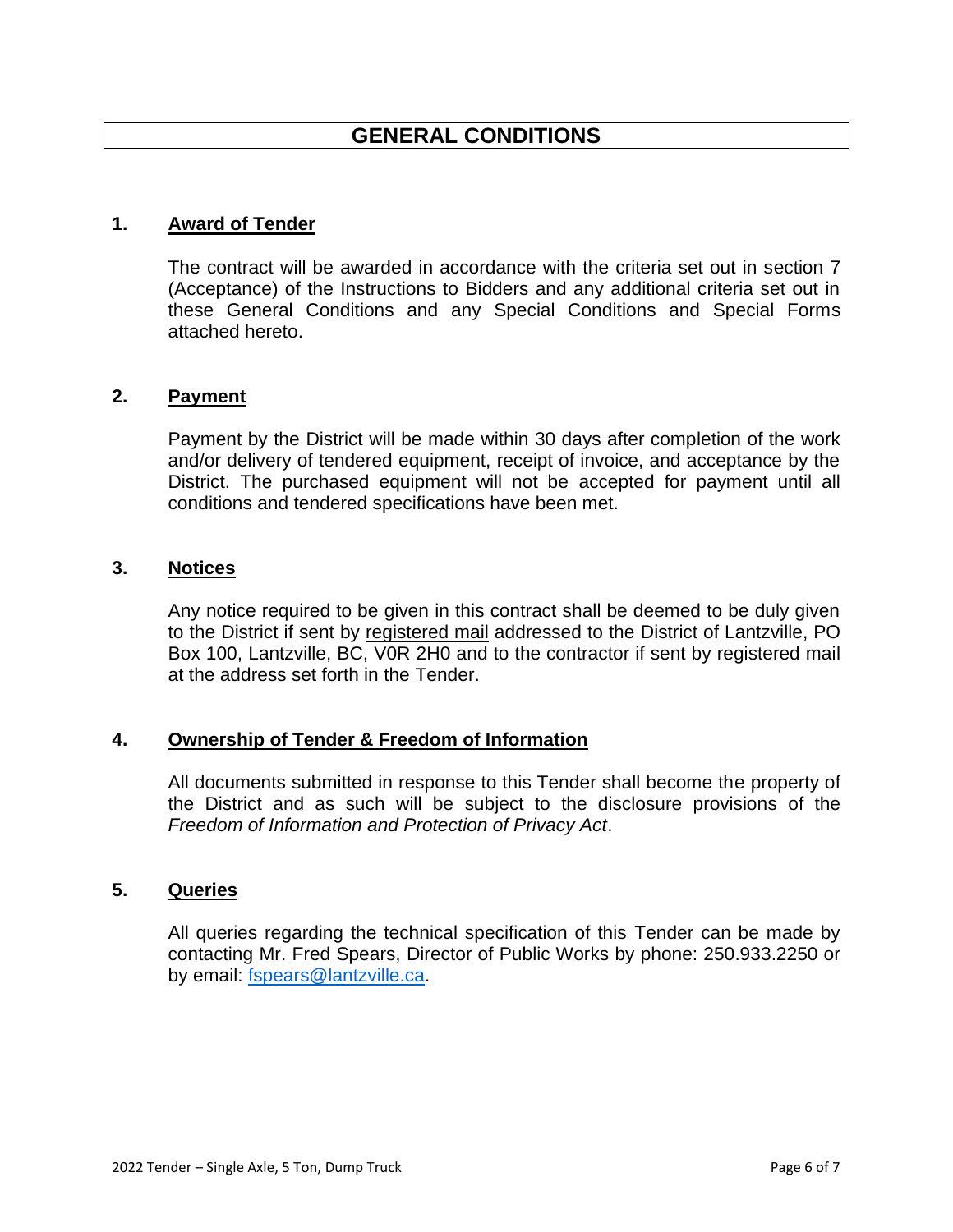# **SPECIAL CONDITIONS**

#### **1. Tendered Equipment**

The tendered equipment shall be no older than the specified and of good commercial quality, treated to resist rust, corrosion and wear encountered in normal municipal works service and shall be complete with all necessary accessories for operation.

The design of the mechanical members shall be such that the stress imposed through normal shock loads at maximum engine torque shall not cause rupture or permanent deformation or undue wear on any member.

## **2. Warranty**

Indicate on the Form of Tender, the length of the warranty tendered on all work, services, and equipment.

The warranty will not commence until the equipment is accepted and put into service. The District will advise the date.

#### **3. Parts & Service**

The successful bidder is required to provide the name of a service facility within 50 kilometers of the working location of the tendered equipment, staffed with qualified service personnel and with provisions for storing a representative supply of parts for the equipment being tendered for warranty works.

#### **4. Descriptive Literature & Specifications**

Bidders are required to provide a copy of the latest printed specifications and descriptive literature on the tendered equipment.

#### **5. Delivery**

The equipment ordered shall be delivered to the District of Lantzville, Municipal Hall, 7192 Lantzville Road, Lantzville, BC. Or an alternate location within the District as instructed by the Director of Public Works.

#### **6. Parts & Service Manuals**

The successful Vendor shall supply one (1) parts book, one (1) service and repair manual, one (1) operator manual and three (3) sets of keys at time of delivery of purchased equipment.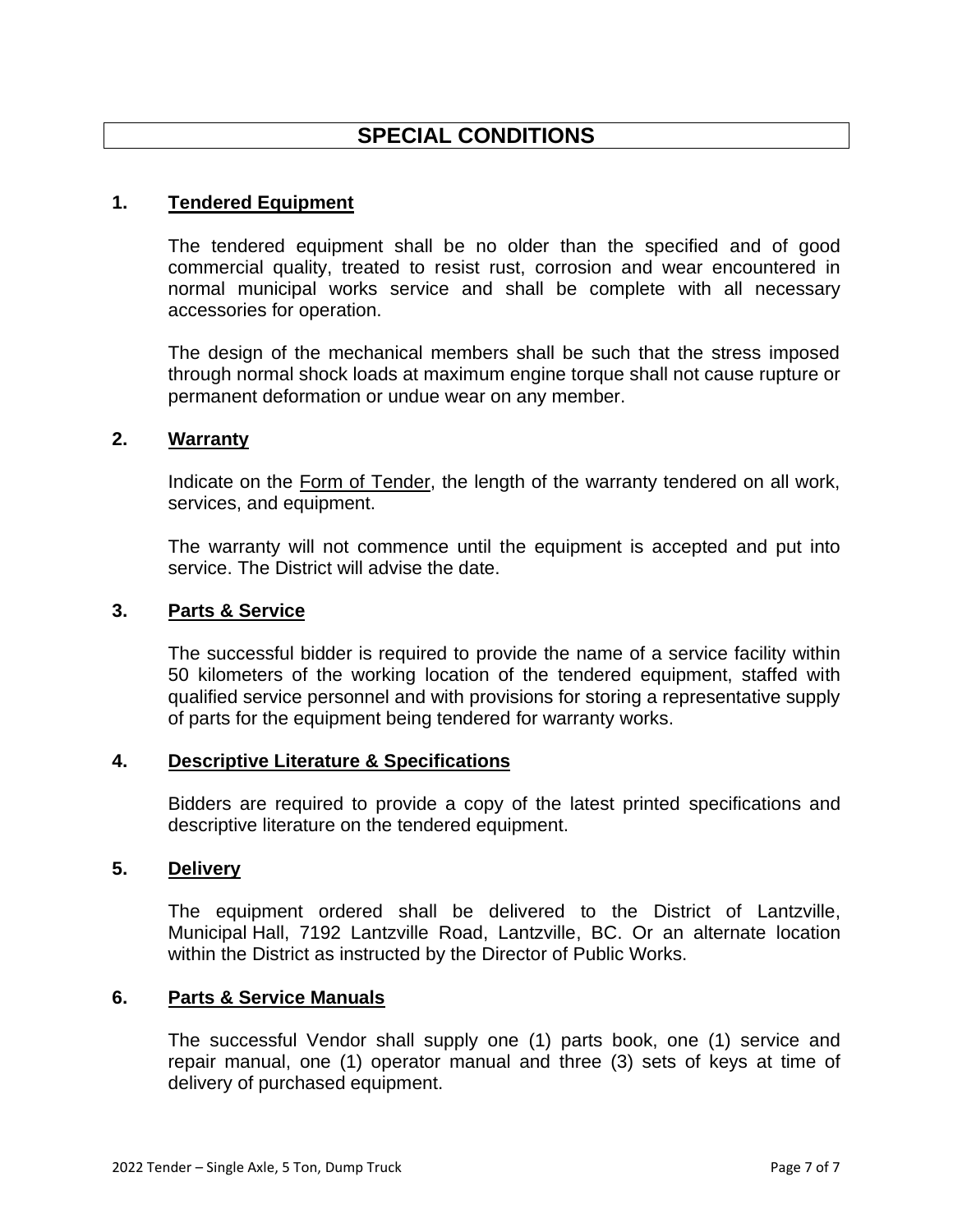

### District of Lantzville - Public Works Department

# **SPECIFICATIONS FOR:**

# **5 TON, SINGLE AXLE, 4X4 DUMP TRUCK**

## **General Description:**

| State Total Operating Weight as Tendered:          |                                         |
|----------------------------------------------------|-----------------------------------------|
| State Engine Gross HP:                             |                                         |
|                                                    |                                         |
| <b>Standard Specifications</b>                     | <b>Meets Specs Yes No or Equivalent</b> |
| 2019 to 2022 Year Model Max 20,000km's             |                                         |
| <b>Conventional Chassis</b>                        |                                         |
| Single Axle – Truck                                |                                         |
| <b>General Service</b>                             |                                         |
| <b>Medium Truck Warranty</b>                       |                                         |
| Front Axle Load: 12,000 lbs.                       |                                         |
| Rear Drive Axle Load: 21,000 lbs.                  |                                         |
| Rated Maximum Vehicle Capacity – GVWR: 33,000 lbs. |                                         |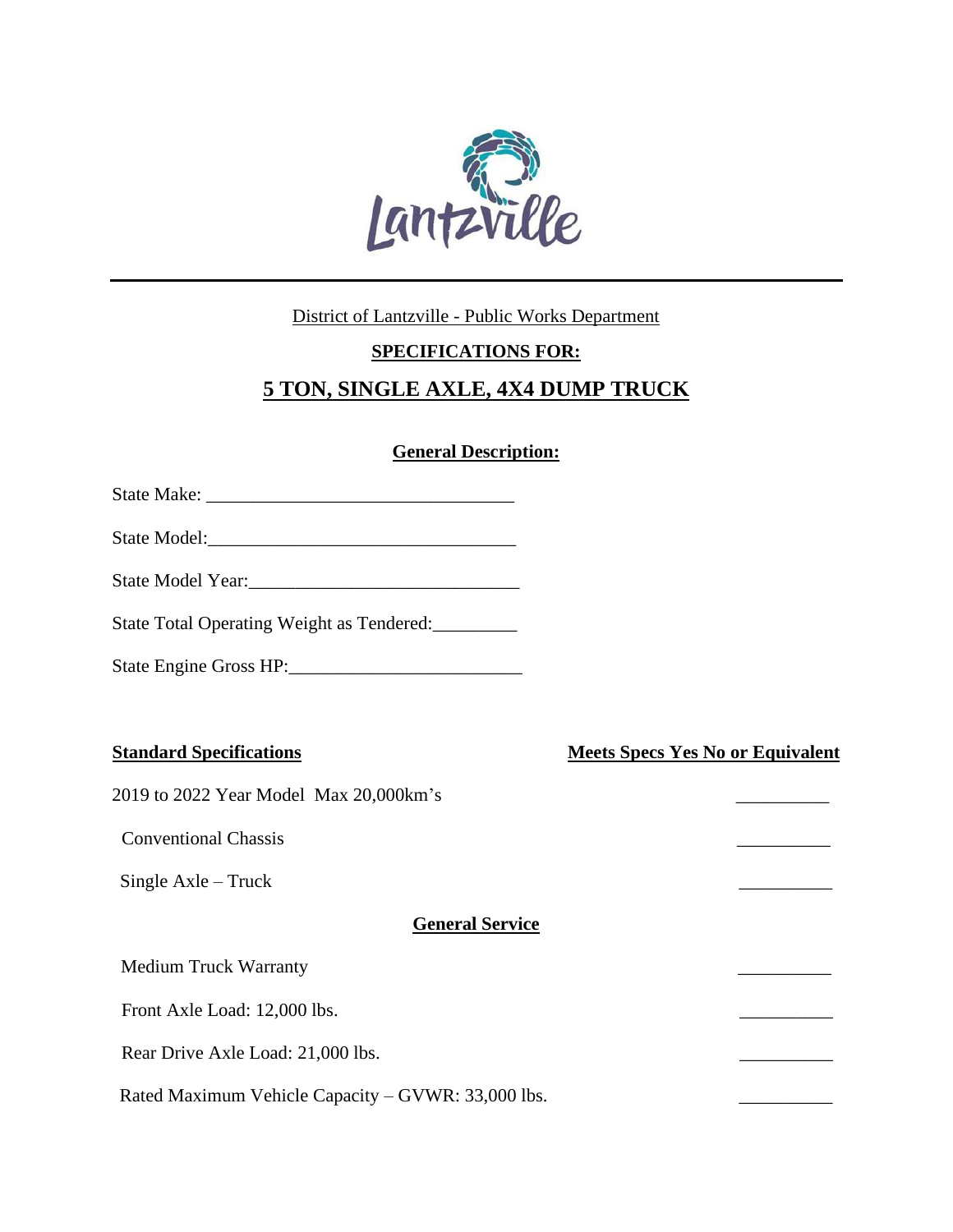District of Lantzville – Public Works Department Specifications for: 5 Ton, Single Axle, Dump Truck Page **2** of **9**

# **Engine:**

CUM ISB 6.7 – 260 HP @ 2300 RPM, 660 LB/FT @ 1600 RPM

# **Electronic Parameter:**

| Cruise Control                                        |  |
|-------------------------------------------------------|--|
| PTO Mode Engine RPM Limit - 1100 RPM                  |  |
| PTO RPM With Cruise Set Switch - 700 RPM              |  |
| PTO Mode Cancel Vehicle Speed - 10 KPH                |  |
| PTO Governor Ramp Rate - 250 RPM Per Second           |  |
| PTO Minimum Rate RPM - 700                            |  |
|                                                       |  |
| <b>Engine Equipment:</b>                              |  |
| <b>Onboard Diagnostics</b>                            |  |
| 12V 160 AMP Alternator with Remote Battery Volt Sense |  |
| (2) Group 31, 12 Volt Maintenance Free Batteries      |  |
| 1850 CCA Threaded Stud Batteries (or equal)           |  |
| 18.7 CFM Air Compressor with Internal Safety Valve    |  |
| Standard Air Compressor Governor and Discharge Line   |  |
| <b>Exhaust Brake with Dash Switch</b>                 |  |
| <b>Standard Diesel Exhaust Fluid Pump</b>             |  |
| Full Flow Oil Filter                                  |  |
| <b>Radiator Drain Valve</b>                           |  |
| <b>Lower Radiator Guard</b>                           |  |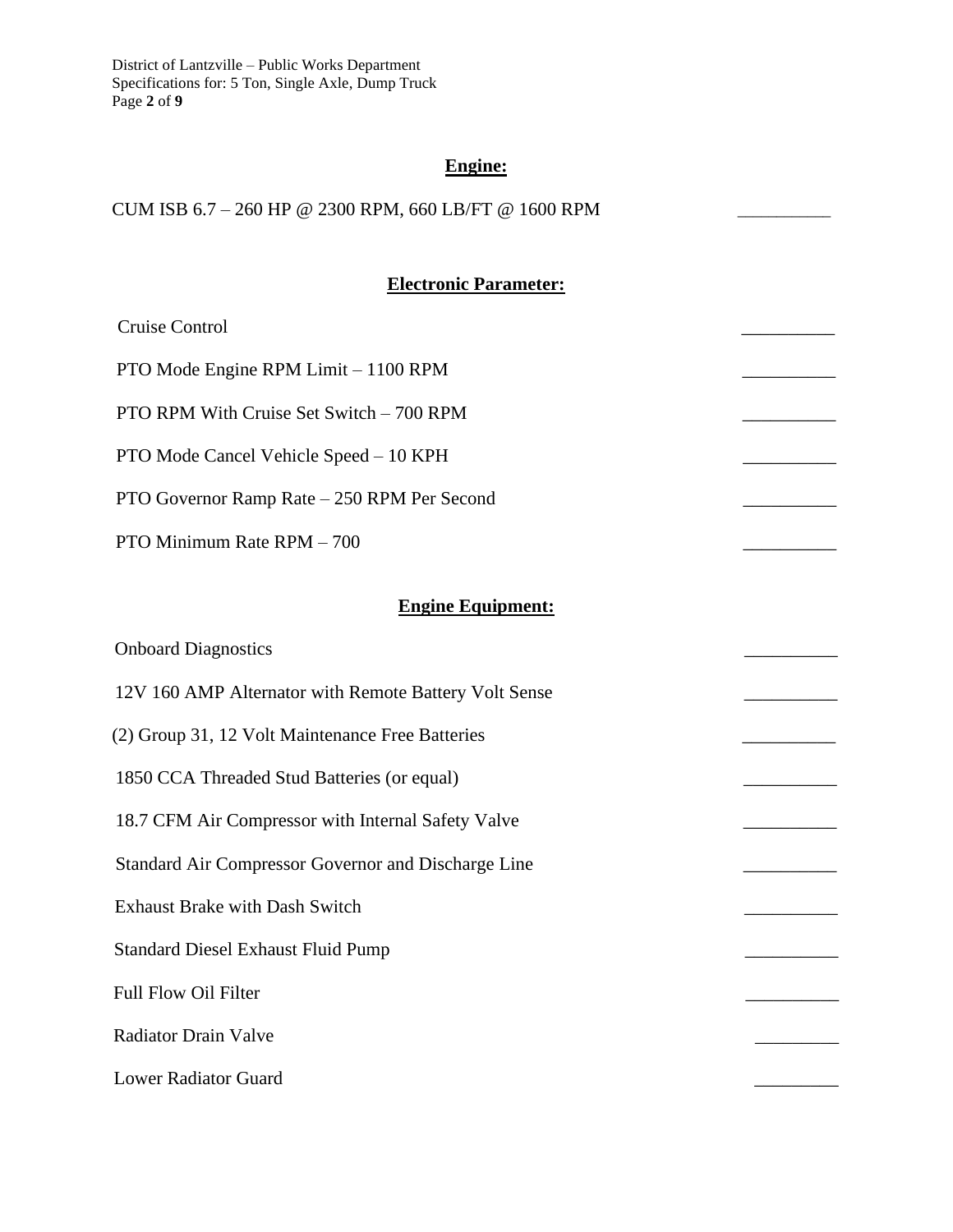District of Lantzville – Public Works Department Specifications for: 5 Ton, Single Axle, Dump Truck Page **3** of **9**

HD Starter with Magnetic Switch \_\_\_\_\_\_\_\_\_

#### **Transmission:**

5 Speed Transmission with PTO Prevision

#### **Transmission Equipment:**

| Vehicle Interface Wiring with Body Builder Connector Mounted end of Frame |  |  |
|---------------------------------------------------------------------------|--|--|
| Chelsea 277 Series PTO                                                    |  |  |
| PTO Mounting, LH Side of Transmission                                     |  |  |
| Dash Mount Push Button Electronic Shift Control Dash Mounted              |  |  |
| Water to oil Transmission Cooler, In radiator end Tank                    |  |  |
| Electronic Transmission Oil Level Check                                   |  |  |
| Synthetic Transmission Fluid (TES-295 Compliant)                          |  |  |
| <b>Front Axle and Equipment:</b>                                          |  |  |
| Drop Single Axle 12,000 lbs.                                              |  |  |
| Vented Front Hub Caps with Window                                         |  |  |
| Power Steering Pump                                                       |  |  |
|                                                                           |  |  |
| 2 Quart See Through Power Steering Reservoir                              |  |  |
| Synthetic Axle Lube                                                       |  |  |

# **Front Suspension:**

| 12,000# Dual Taperleaf Front Suspension |  |
|-----------------------------------------|--|
|                                         |  |

Front Shocks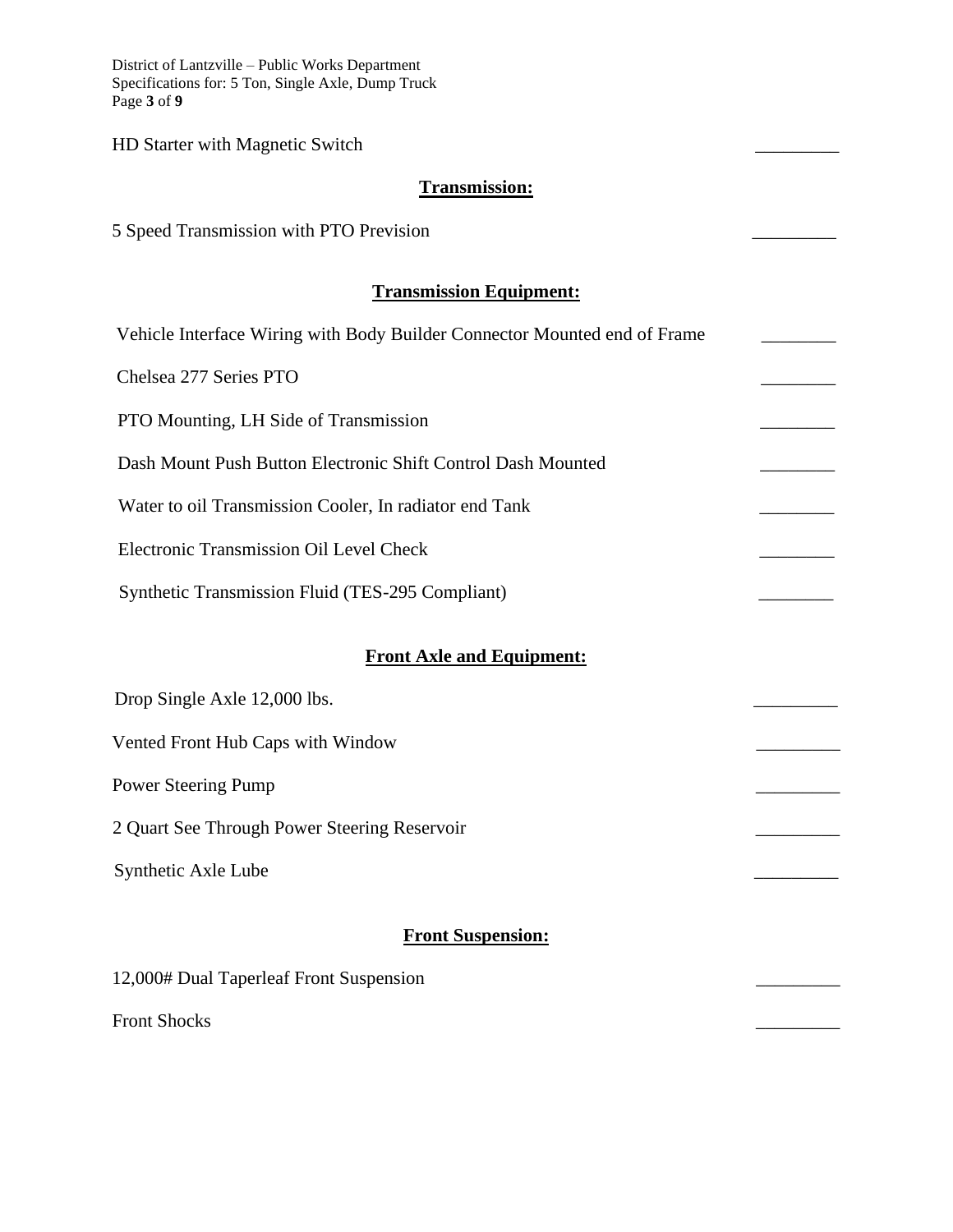District of Lantzville – Public Works Department Specifications for: 5 Ton, Single Axle, Dump Truck Page **4** of **9**

## **Rear Axle and Equipment:**

| 21,000# R-Series Single Rear Axle                                                                |  |
|--------------------------------------------------------------------------------------------------|--|
| 5.88 Rear Axle Ratio                                                                             |  |
| Non-Asbestos Rear Brake Lining                                                                   |  |
| <b>SKF Scotseal Plus Rear Oil Seals</b>                                                          |  |
| Synthetic 75W-90 Rear Axle Lube                                                                  |  |
| <b>Rear Suspension:</b>                                                                          |  |
| 21,000 lbs. 52-inch Variable Rate Muti-Leaf Spring Rear Suspension<br>with Rubber Helper, 4500lb |  |

Spring Suspension - No Axle Spacers \_\_\_\_\_\_\_

#### **Brake System:**

Air Brake Package or Hydraulic Brake Package

Reinforced Nylon, Fabric Braid and Wire Braid Chassis Air Lines

Fiber Braid Parking Brake Hose

Standard Brake System Valves

### **Trailer Connections:**

Air Connection and or Electrical Connection with Ball Hitch

# **Wheelbase & Frame:**

3875MM (153 inch) Wheelbase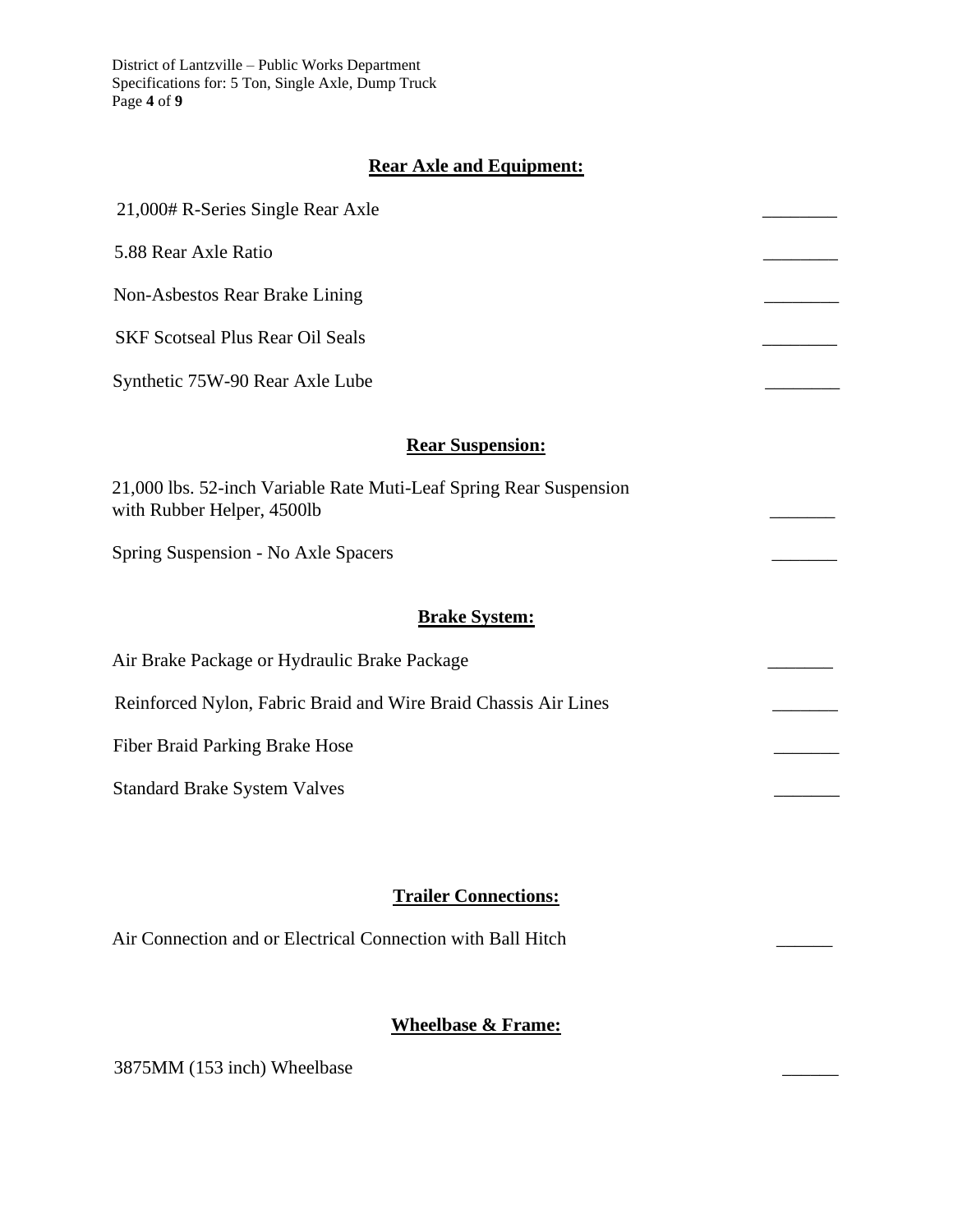| District of Lantzville – Public Works Department<br>Specifications for: 5 Ton, Single Axle, Dump Truck<br>Page 5 of 9 |  |
|-----------------------------------------------------------------------------------------------------------------------|--|
| $11/32x3 - 1/2x10 - 3/16$ -inch Steel Frame                                                                           |  |
| <b>Front Closing Crossmember</b>                                                                                      |  |
| <b>Standard Weight Engine Crossmember</b>                                                                             |  |
| Standard Midship #1 Crossmember                                                                                       |  |
| <b>Standard Rearmost Crossmember</b>                                                                                  |  |
| <b>Standard Suspension Crossmember</b>                                                                                |  |

## **Chassis Equipment:**

| 14 Inch Steel Bumper                            |  |
|-------------------------------------------------|--|
| Front Tow Hooks - Frame Mounted                 |  |
| Front and Rear mountings For License Plate      |  |
| Pintle Hitch on Rear of Truck                   |  |
| Fender And Front of Hood Mounted Front Mudflaps |  |

# **Fuel Tanks:**

| 190 Litre Aluminum Fuel Tank                 |  |
|----------------------------------------------|--|
| <b>Fuel Tank Forward</b>                     |  |
| Fuel Filter/Water Separator with Primer Pump |  |
| Equiflo Inboard Fuel System                  |  |
| High Temperature Reinforced Nylon Fuel Line  |  |

# **Tires:**

| Goodyear G661 HSA 11R22.5 14 Front Ply Radial |  |
|-----------------------------------------------|--|
| Goodyear G338 11R22.5 14 Ply Rear Radial      |  |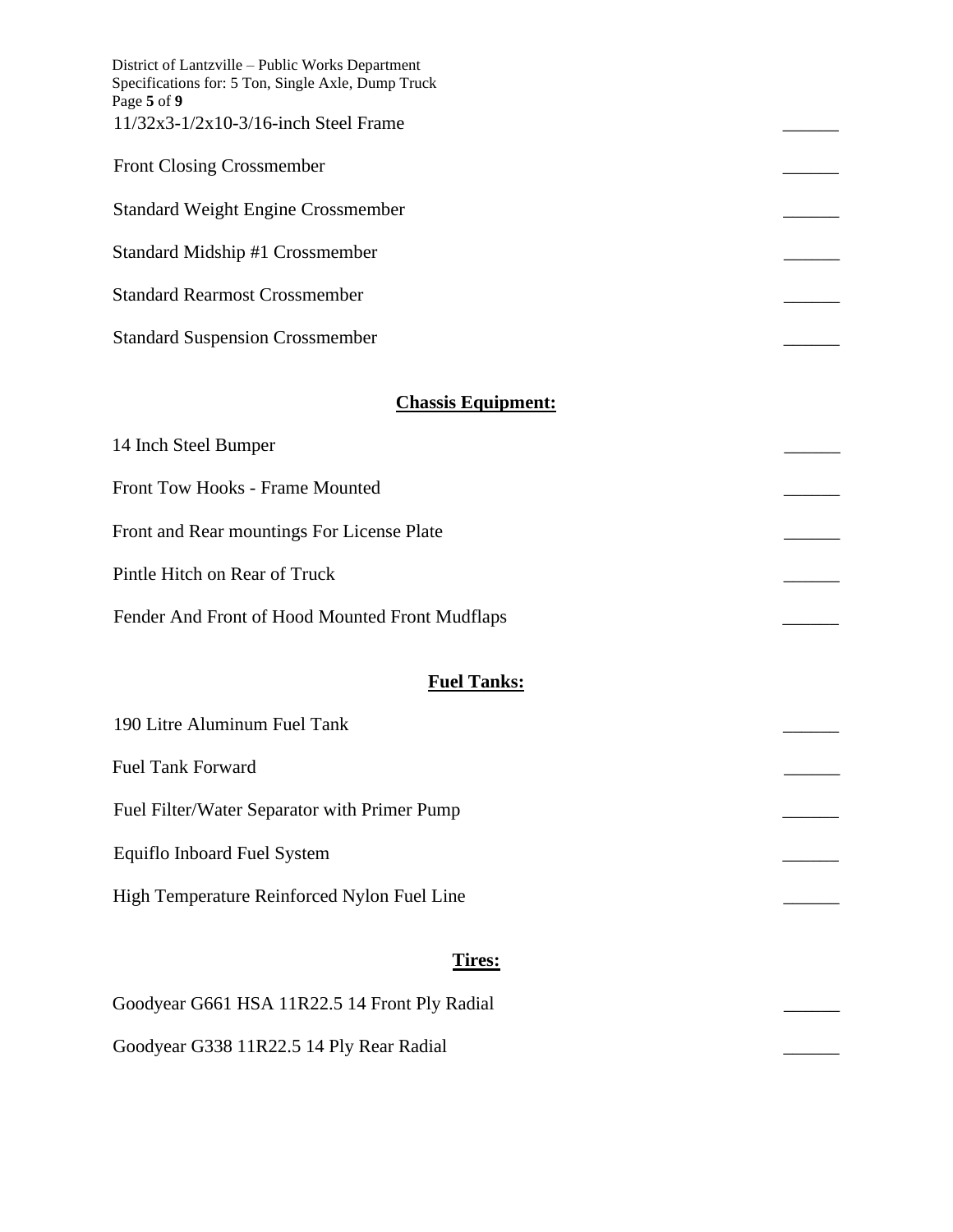District of Lantzville – Public Works Department Specifications for: 5 Ton, Single Axle, Dump Truck Page **6** of **9**

# **Hubs:**

| Pre-Set Bearing Iron Front and Rear Hubs                                |  |
|-------------------------------------------------------------------------|--|
| <b>Wheels:</b>                                                          |  |
| 28828 22.5X8.25 10-Hub Pilot 2-Hand HD Steel Disc Front and Rear Wheels |  |
| <b>Cab Exterior:</b>                                                    |  |
| Air Cab Mounts                                                          |  |
| Nonremovable Bug Screen Mounted Behind Grille                           |  |
| <b>Fiberglass Hood</b>                                                  |  |
| Grab Handles L/R For Cab Entry                                          |  |
| <b>Standard Light Package</b>                                           |  |
| <b>Dual West Coast Mirrors</b>                                          |  |
| <b>Standard Side and Rear Deflectors</b>                                |  |
|                                                                         |  |
| <b>Cab Interior:</b>                                                    |  |
| <b>Deluxe Interior Trim</b>                                             |  |
| Heater, Defroster and Air Conditioning                                  |  |
| Heavy Duty Air Conditioner Compressor                                   |  |
| Basic High Back Air Suspension Driver Seat W/Mech. Lumbar Cushion       |  |
| Vinyl Driver and Passenger seats                                        |  |
| Low Air Pressure Light and Buzzer if Air Brake Installed                |  |
| Primary and Secondary Air Pressure Gauges if Air Brake Installed        |  |
| Odometer/Trip/Hour/Diagnostic/Voltage Display                           |  |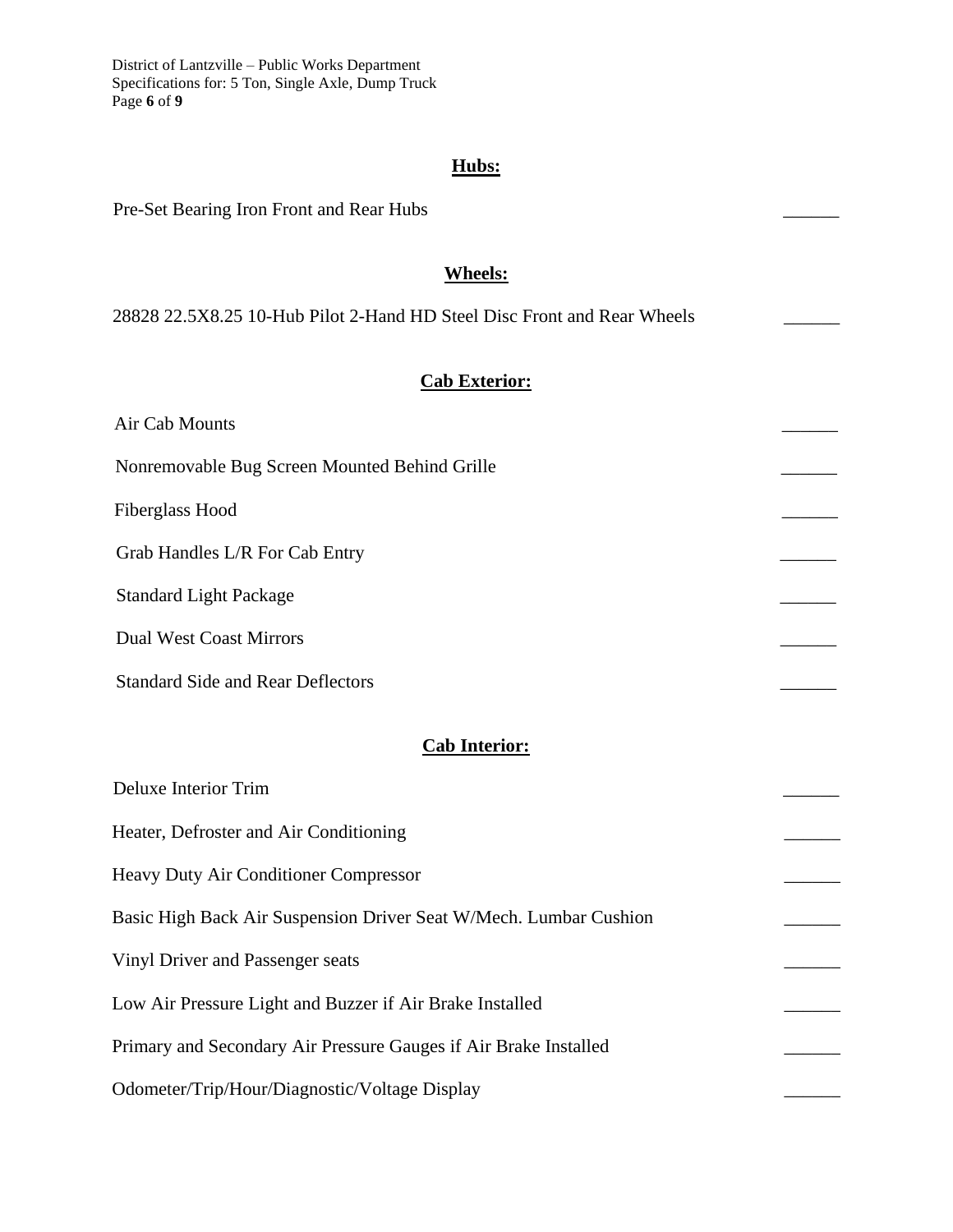| District of Lantzville - Public Works Department<br>Specifications for: 5 Ton, Single Axle, Dump Truck<br>Page 7 of 9 |  |
|-----------------------------------------------------------------------------------------------------------------------|--|
| Diagnostic Interface Connector, 9 Pin, SAE J1939                                                                      |  |
| <b>Engine Coolant Gauge</b>                                                                                           |  |
| Transmission Oil Temp. Gauge                                                                                          |  |
| Engine Oil Temp. Gauge                                                                                                |  |
| <b>Engine Oil Pressure Gauge</b>                                                                                      |  |
| <b>Power Source</b>                                                                                                   |  |
| <b>USB Port</b>                                                                                                       |  |
| Electronic 3000 RPM Tachometer                                                                                        |  |
| Hoist Controls Conveniently Located                                                                                   |  |
| Color:                                                                                                                |  |
| Paint: Solid Color                                                                                                    |  |
| <b>Bumper: Silver</b>                                                                                                 |  |

Dump Box: Grey

### **Truck Accessories:**

Full Size Dump Box (6 cubic meter min capacity) with pneumatic tailgate locks and cab protector, C/W shovel rack

Pinned Tailgate with an 18" X 18" min. sliding door Current Parts Book \_\_\_\_\_\_ Current Service Manual (Overhaul/Repair) c/w Electrical and Hydraulic Schematics \_\_\_\_\_\_ Operators Safety Manual \_\_\_\_\_\_ Sets of Keys, State Number of Sets (min. 3): Service Center within 60 minutes of Lantzville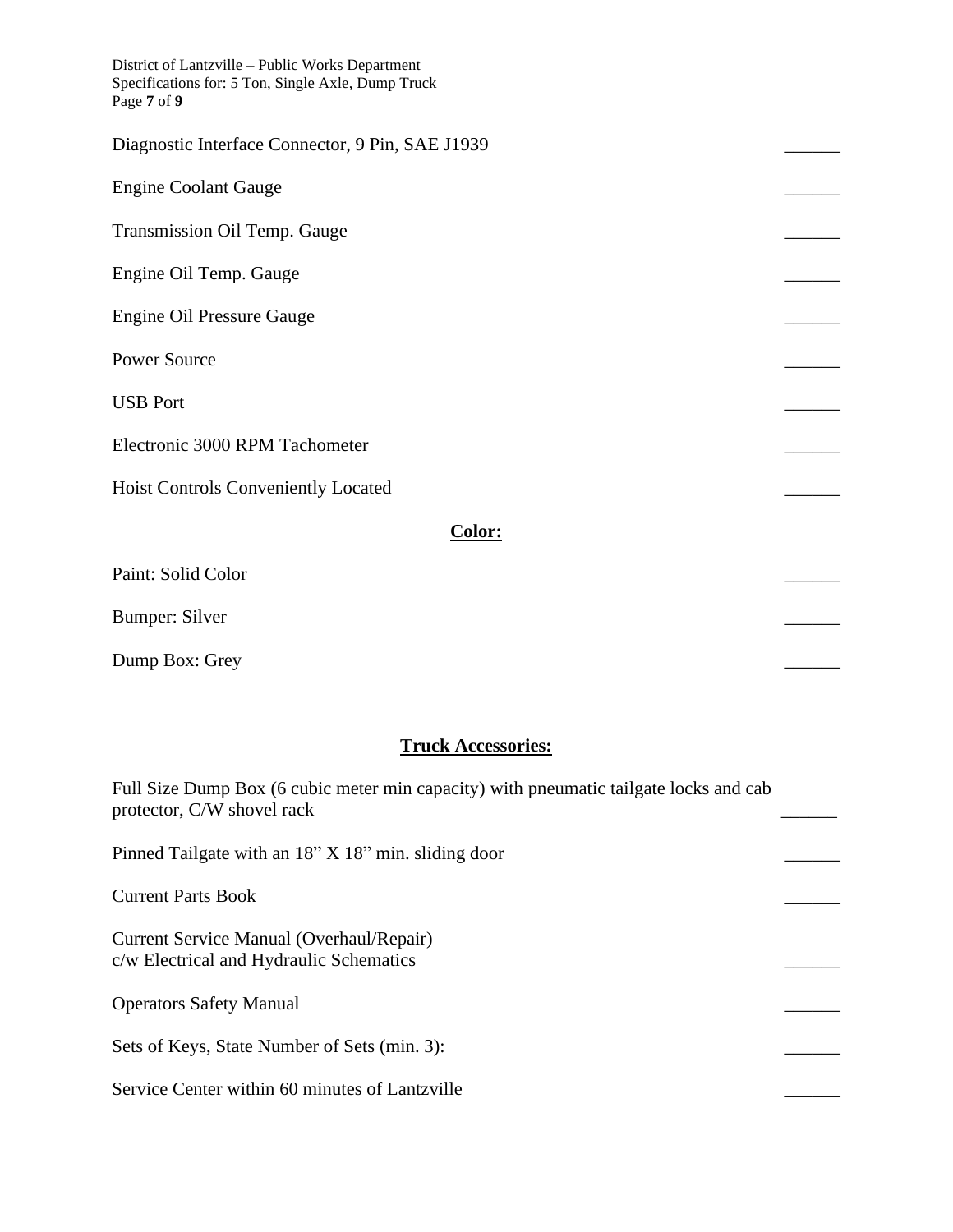District of Lantzville – Public Works Department Specifications for: 5 Ton, Single Axle, Dump Truck Page **8** of **9**

# **Attach Additional Specifications Here.**